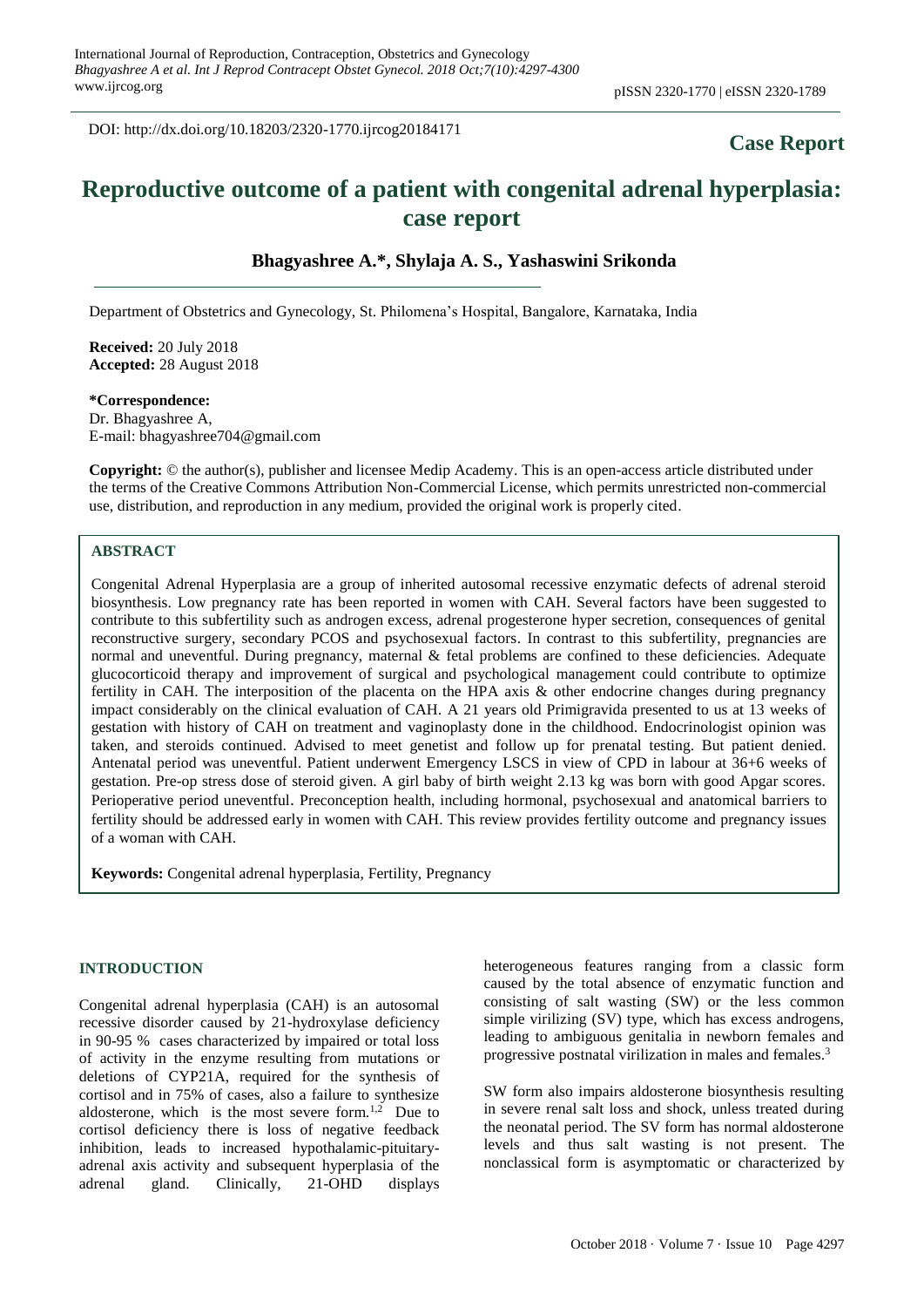different hyperandrogenic signs that may manifest from childhood to adulthood.



**Figure 1: Congenital adrenal hyperplasia**

Low pregnancy rate has been reported in women with Congenital Adrenal Hyperplasia. During pregnancy, maternal and fetal problems are confined to these deficiencies. The interposition of the placenta on the hypothalamic-pituitary- adrenal axis and other endocrine changes during pregnancy impact considerably on the clinical evaluation of CAH.

### **CASE REPORT**

A 25years old primigravida presented to our hospital at 13 weeks of gestation for ante natal care. At 6 years of age, patient was brought by her mother to a pediatrician with complaints of ambiguous genitalia. On general physical examination clitoromegaly was noted and CAH was suspected.

Investigations were done showing normal FSH, normal LH, increased Testosterone, increased 17 Hydroxy progesterone and decreased serum cortisol. Scan – uterus AV, 3.7 cm length, bilateral ovaries normal. No testicular tissue or androgen secreting tumors were noted. Hence, diagnosed as Congenital adrenal hyperplasia.

Patient underwent clitoral resection and vaginoplasty. Patient was advised steroids supplementation, but patient stopped treatment after 2-3 months. Patient had intermittent episodes of vomiting and dehydration for which she was treated symptomatically. No history of symptoms suggestive of salt wasting were noted.

At 13 years of age, patient approached a pediatrician in view of not attaining menarche. On investigating decreased cortisol, raised DHEAS, 17 hydroxy progesterone and free testosterone were noted. Hence, started on Tab Hydrocortisone 25mg - 0 - 25mg. Patient attained menarche at 14 years of age, following which patient had regular menstrual cycles. Patient continued steroid and dose was monitored with 17 hydroxy progesterone levels and tapered accordingly. Patient was asymptomatic during treatment.

Patient had III 0 CM marriage at 20 years of age. She conceived spontaneously after one year of marital life without any assisted reproductive techniques. Patient continued to take Tab Hydrocortisone 20 mg -0-10 mg and had her first ANC visit at 13 weeks of gestation. Regular ANC investigations and NT scan were normal. As she is a known case of CAH, Endocrinologist opinion was taken and was advised to Start Tab Prednisolone 0-0- 5mg & Tab Hydrocortisone 10mg (8 am)- 0-5mg (4pm).

Patient was advised to consult genesist for prenatal testing at 13 weeks of gestation, but the patient was lost to follow up and reviewed at 20 weeks of gestation. Anomaly scan showed ambiguous genitalia. As it was already too late to do prenatal testing, with reports being available after 6-8 weeks; post-natal follow up of baby was advised.

GTT at 24 weeks of gestation showed DGGT. Patient had good glycemic control on Medical Nutrional Therapy. With regular ANCs and normal interval growth scan, Patient presented to emergency with PROM at 37 weeks of gestation. Emergency cesarean section was done in view of CPD and previous vaginoplasty.

Stress dose of steroid- 100mg of IV hydrocortisone was given 1 hour prior to LSCS. She delivered a live female baby of birth weight - 2.13 kgs with good APGAR scores. Vitals were maintained well intra operatively.

Post operatively patient was given Inj hydrocortisone – 50 mg IV 1-1-1 continued for 48 hours. Steroid dose was tapered to Tab prednisolone 5mg 0-0-1, Tab hydrocortisone 20mg -10mg -0 and continued till postoperative day 4.

On general examination of the baby, normal genitalia were noted and was evaluated with 17 hydroxy Progesterone levels which was normal. Patient was discharged on Tab hydrocortisone 10 mg-5 mg-0 and Tab prednisolone 5mg 0-0-1 with an advice of preconceptionally counseling for further pregnancies.

## **DISCUSSION**

The incidence of classical CAH is 1:10,000–1:20,000, thus the incidence of carriers in the general population is 1:50–1:71 with a median of 1:60.<sup>1,4</sup>

The clinical presentation of the various forms of CAH depends on the affected enzyme, the residual enzymatic activity, consequences of deficiencies of the end products, and hormonal effects of the elevated precursors. Deficiency of 21-hydroxylase, resulting from mutations or deletions of CYP21A, is the most common form of CAH, accounting for more than 90% of cases.<sup>2</sup> Due to the genetic deficiency required for biosynthesis of cortisol,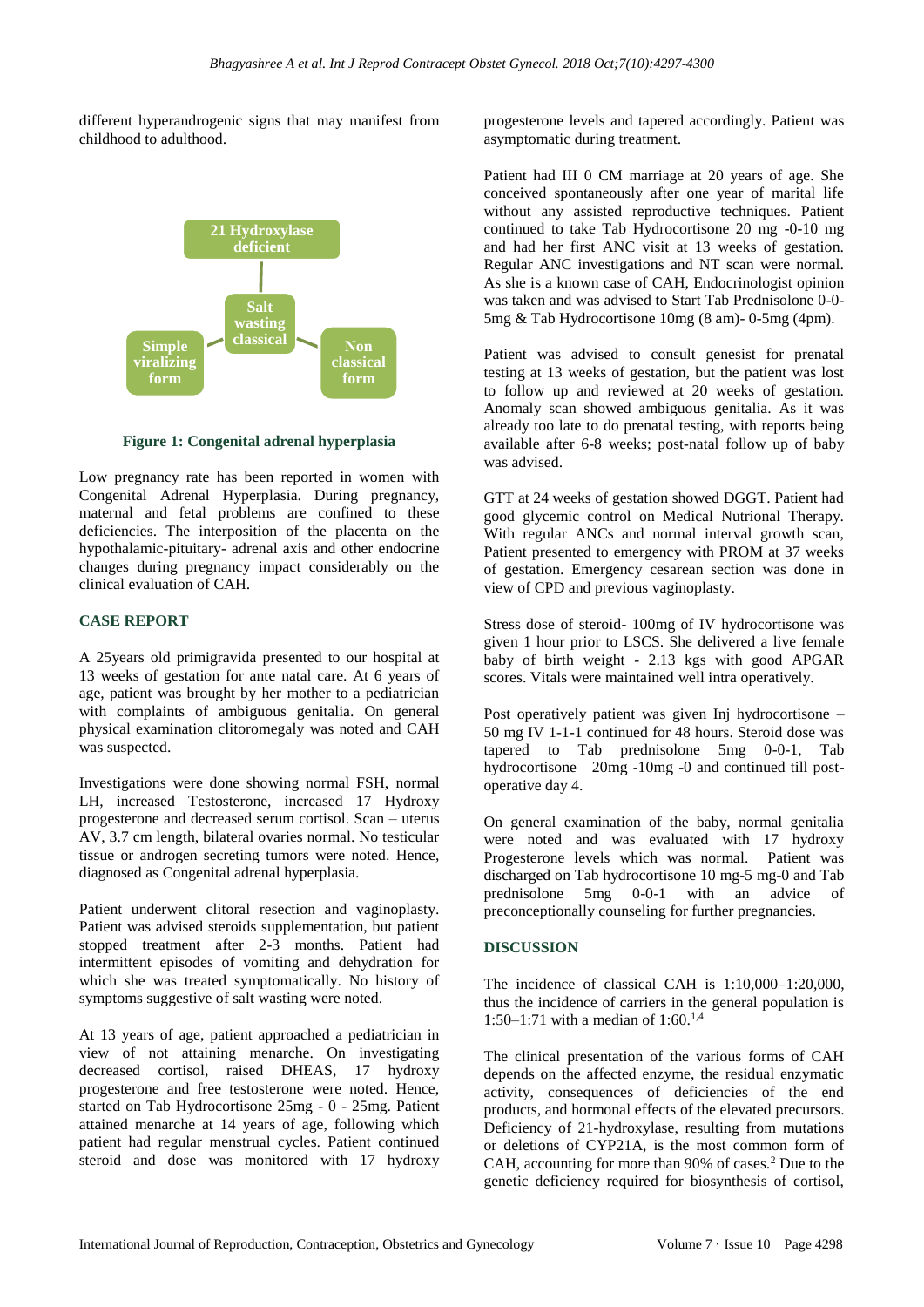the synthesis of cortisol was decreased, and the secretion of ACTH increased.



**Figure 2: Types of congenital adrenal hyperplasia.**

It induces the hyperplasia of adrenal cortex, resulting in characteristic enlargement of the gland. The clinical symptoms of CAH due to deficiency of 21-hydroxylase, demonstrate a wide spectrum of severity, with the most severe, classical cases diagnosed in the neonatal period due to salt-wasting and prenatal virilization in affected females, including persistence of a urogenital sinus, labioscrotal fusion and clitoromegaly. Endocrine test of 21-hydroxylase deficiency suggests that the high concentration of progesterone and 17-hydroxy progesterone in blood is significant to decide the effect of treatment because progesterone blocks the conversion to the 11-deoxycortisol. The excretion of pregnanetriol and the level of androstenedione and testosterone in urine are elevated caused by the increase of 17-hydroxy progesterone.



## **Figure 3: Changes in 21 hydroxylase deficiency.**

Early diagnosis and the treatment are important which gets rid of the excessive secretion of adrenocorticotropic hormone (ACTH), replenishes required hormone, and corrects external genitalia. Long-lasting glucocorticoid replacement treatment is the mainstay of therapy for CAH patients. It reduces 17-hydroxyprogesterone and adrenal androgen by normal range as glucocorticoids replacement replenishes cortisol and inhibits the secretion of ACTH.

CAH patients has lower pregnancy rate compared to normal women, however, cortisol replacement therapy enables the normal pregnancy, and moreover glucocorticoid treatment raises the pregnancy rate of nonclassical CAH patients as much as the rate of normal women.

When the fetus is at risk for CAH, dexamethasone (20 μg/kg/day in 3 divided doses) is administered to the pregnant women before the ninth week of gestation, or ideally before the seventh week, blind to the sex or affected state of the fetus. This inhibits fetal hypothalamic-pituitary-adrenal axis, excess adrenal androgen secretion and prevents virilization in affected females. Dexamethasone is used because it crosses the placenta, crossing from the maternal to the fetal circulation.

Diagnosis of CAH can be done prenatally by villous sampling or amniocentesis for mutational study or by amniotic fluid levels of 17-OHP.<sup>1, 2, 5</sup>

Prenatal diagnosis is especially important if both parents are carriers; previous affected child has limited role if the mother herself is affected and in steroid treatment. Surgery of external genitalia is required to restore a female anatomy in these girls, whereas ovaries are functional and mullerian-derived internal genital structures are normal. Thus, with proper management, fertility is possible in these patients.

Diagnosis at birth is done by 17-OHP levels at day 3 of birth. In children and adults, the diagnosis is based on hormonal levels of 17-OHP, testosterone, DHEAS, androstenedione, cortisol, and plasma rennin activity.<sup>1,2,5</sup>

Treatment of classic virilizing CAH consists of glucocorticoids and genitoplasty.4,6 Fertility is reduced in females of CAH because of various reasons like psychosexual problems, inadequate vaginal introitus, coital difficulties, chronic oligo-anovulation, secondary PCOS and luteal phase defect.<sup>4</sup>

Fertility rates of 60-80% and 7-60% have been reported in women with classic SV and classic SW CAH, respectively.<sup>5</sup>

In contrast to this sub-fertility, pregnancies are commonly normal and uneventful. Thus, fertility rather than